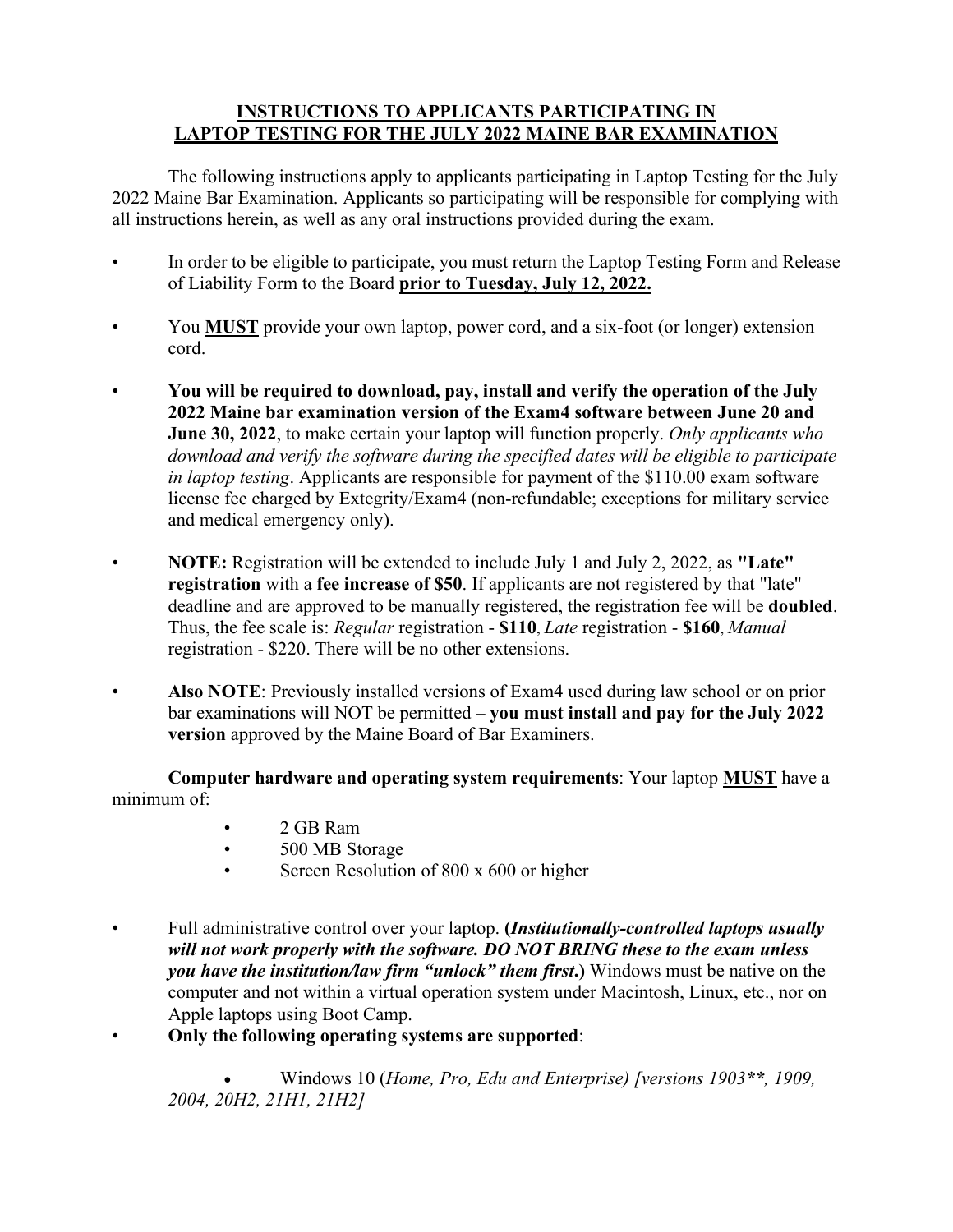- Windows 11 (*Home, Pro, Edu and Enterprise) [versions 21H2]*
- macOS 12.x.x Monterey *(including Apple's M1 Processors)*
- macOS 11.6.x Big Sur *(including Apple's M1 Processors)*
- macOS 10.15.7 Catalina
- macOS 10.14.6 Mojave**\*\***

*\*\* Extegrity Support for these operating systems ends August 1, 2022*

## No other versions of Microsoft Windows or Mac will be allowed.

**Technical Specifications** – You will be responsible for the operation of your own computer, including but not limited to the following:

- 1. updated operating system with latest patches and updates from Microsoft;
- 2. ensuring computer is free of viruses and worms on the basis of a recent virus scan with up-to-date virus software;
- 3. removal of spyware, adware and peer-to-peer file sharing software, all of which can interfere with normal operation of the computer.

 It is your responsibility to make sure you have installed the software during the specified dates, and can run it on your laptop prior to the exam. You MUST TEST the software by following the vendor's instructions for taking a practice exam to test the software's compatibility with your computer, to make sure your computer passes the security check, and to familiarize yourself with the software features. **Enter the special ID (this is the six character ID which begins with the letter Z) provided in your Registration confirmation email.** There are no questions for the practice exam. Type anything in the answer section until you are comfortable with the software and its features.

 Exam4 user support is available online by completing and submitting the form found at the bottom on the support page at exam4.com/support. Only limited technical support will be provided at the bar exam test site immediately prior to the start of the exam.

- Use of an external keyboard or external mouse is not permitted.
- If you do not own the laptop you intend to use, you should *make sure that there are no restrictions in place* (for that laptop) which will prevent you from downloading the Exam4 version for the Maine bar examination, or from using it at the exam with that software.
- Electrical hookups will be provided in the laptop testing area. You are not permitted to take the exam using only your battery, although it must be fully charged on the day of the exam.
- Should your laptop malfunction on the day of the exam, you will be required to handwrite your answers for the remainder of the exam (see Instructions to Applicants for the July 2022 Maine Bar Examination which will be emailed to all applicants in the next few weeks). In the event of a laptop malfunction, every effort will be made to retrieve an